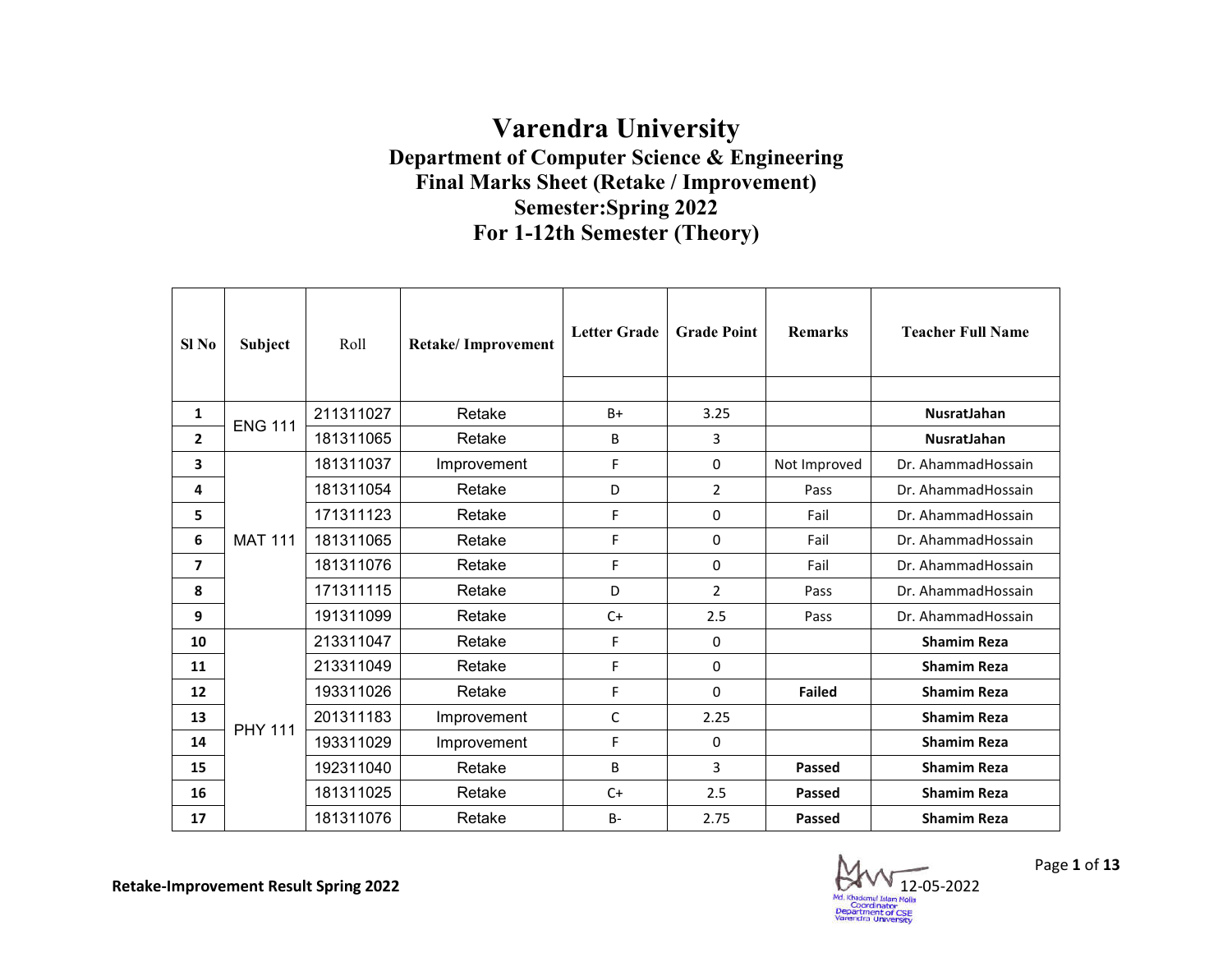| Sl No | Subject        | Roll      | <b>Retake/Improvement</b> | <b>Letter Grade</b> | <b>Grade Point</b> | <b>Remarks</b> | <b>Teacher Full Name</b> |
|-------|----------------|-----------|---------------------------|---------------------|--------------------|----------------|--------------------------|
| 18    |                | 171311115 | Retake                    | B+                  | 3.25               | <b>Passed</b>  | <b>Shamim Reza</b>       |
| 19    | <b>PHY-111</b> | 192311019 | Improvement               | F                   | 0                  |                | <b>Shamim Reza</b>       |
| 20    |                | 182311018 | Improvement               | F                   | $\Omega$           |                | <b>Shamim Reza</b>       |
| 21    |                | 173311012 | Retake                    | F                   | 0                  | <b>Failed</b>  | <b>Shamim Reza</b>       |
| 22    |                | 213311049 | Retake                    | F                   | 0                  |                | <b>ArifaFerdousi</b>     |
| 23    | <b>CSE 111</b> | 192311035 | Improvement               | D                   | $\overline{2}$     |                | <b>ArifaFerdousi</b>     |
| 24    |                | 192311040 | Improvement               | $C+$                | 2.5                |                | <b>ArifaFerdousi</b>     |
| 25    |                | 182311029 | Improvement               | F                   | 0                  |                | <b>ArifaFerdousi</b>     |
| 26    |                | 212311005 | Improvement               | F                   | 0                  |                | Md. MizanurRahaman       |
| 27    |                | 212311021 | Improvement               | F                   | 0                  |                | Md. MizanurRahaman       |
| 28    | <b>MAT 121</b> | 212311030 | Improvement               | F                   | 0                  |                | Md. MizanurRahaman       |
| 29    |                | 182311027 | Retake                    | D                   | $\overline{2}$     | <b>Passed</b>  | Md. MizanurRahaman       |
| 30    |                | 212311005 | Improvement               | F                   | 0                  |                | SumaiyaTasnim            |
| 31    |                | 212311021 | Improvement               | <b>B-</b>           | 2.75               |                | SumaiyaTasnim            |
| 32    |                | 212311030 | Improvement               | F                   | 0                  |                | SumaiyaTasnim            |
| 33    |                | 182311034 | Retake                    | B                   | 3                  | <b>Passed</b>  | SumaiyaTasnim            |
| 34    |                | 191311158 | Improvement               | F                   | 0                  |                | SumaiyaTasnim            |
| 35    | <b>CSE 121</b> | 192311009 | Improvement               | F                   | 0                  |                | SumaiyaTasnim            |
| 36    |                | 191311010 | Improvement               | F                   | 0                  |                | SumaiyaTasnim            |
| 37    |                | 191311011 | Improvement               | D                   | $\overline{2}$     |                | SumaiyaTasnim            |
| 38    |                | 191311014 | Improvement               | F                   | 0                  |                | SumaiyaTasnim            |
| 39    |                | 191311048 | Retake                    | B                   | 3                  | <b>Passed</b>  | SumaiyaTasnim            |
| 40    |                | 191311155 | Improvement               | D                   | $\overline{2}$     |                | SumaiyaTasnim            |
| 41    |                | 212311027 | Retake                    | C                   | 2.25               | <b>Passed</b>  | SumaiyaTasnim            |

12- -05-2022 Md. Khap Coordinator<br>Department of CSE<br>Varendra University

Page **2** of **13**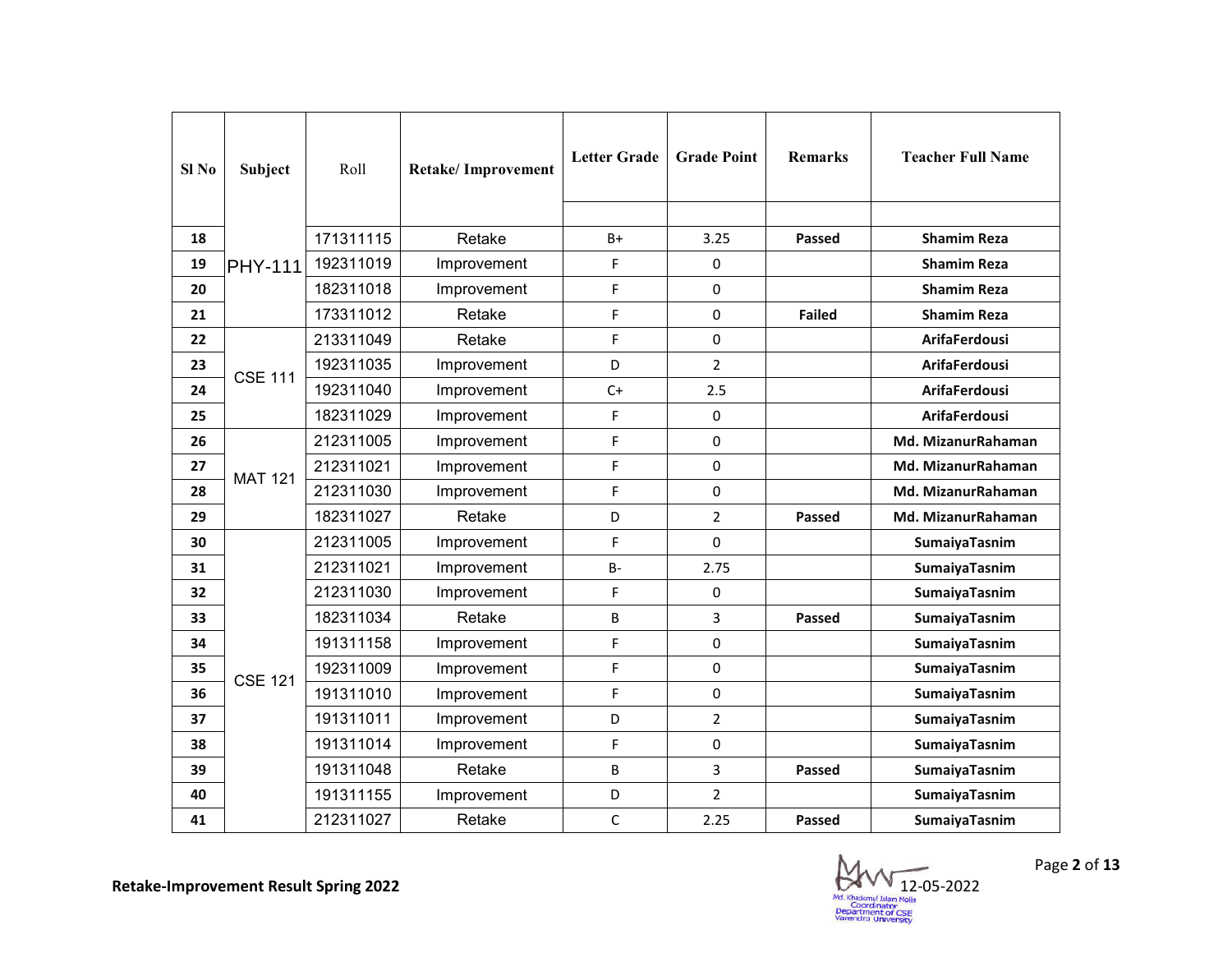| Sl No | Subject        | Roll      | <b>Retake/Improvement</b> | <b>Letter Grade</b> | <b>Grade Point</b> | <b>Remarks</b> | <b>Teacher Full Name</b>      |
|-------|----------------|-----------|---------------------------|---------------------|--------------------|----------------|-------------------------------|
| 42    |                | 211311014 | Retake                    | $C+$                | 2.5                |                | <b>Md. MosiurRahman Sweet</b> |
| 43    |                | 173311025 | Improvement               | F                   | 0                  |                | Md. MosiurRahman Sweet        |
| 44    |                | 191311158 | Retake                    | F                   | 0                  |                | Md. MosiurRahman Sweet        |
| 45    |                | 191311120 | Retake                    | D                   | $\overline{2}$     |                | <b>Md. MosiurRahman Sweet</b> |
| 46    |                | 191311080 | Retake                    | D                   | $\overline{2}$     |                | <b>Md. MosiurRahman Sweet</b> |
| 47    |                | 171311115 | Retake                    | C                   | 2.25               |                | <b>Md. MosiurRahman Sweet</b> |
| 48    |                | 192311028 | Improvement               | F                   | $\mathbf 0$        |                | Md. MosiurRahman Sweet        |
| 49    |                | 192311015 | Improvement               | F                   | 0                  |                | Md. MosiurRahman Sweet        |
| 50    |                | 192311010 | Improvement               | F                   | $\pmb{0}$          |                | Md. MosiurRahman Sweet        |
| 51    | <b>CSE 123</b> | 192311009 | Improvement               | F                   | 0                  |                | <b>Md. MosiurRahman Sweet</b> |
| 52    |                | 192311008 | Improvement               | F                   | $\mathbf 0$        |                | Md. MosiurRahman Sweet        |
| 53    |                | 192311004 | Improvement               | F                   | 0                  |                | <b>Md. MosiurRahman Sweet</b> |
| 54    |                | 192311001 | Improvement               | F                   | 0                  |                | Md. MosiurRahman Sweet        |
| 55    |                | 192311006 | Improvement               | F                   | 0                  |                | Md. MosiurRahman Sweet        |
| 56    |                | 192311040 | Improvement               | F                   | 0                  |                | Md. MosiurRahman Sweet        |
| 57    |                | 192311023 | Improvement               | F                   | $\mathbf 0$        |                | <b>Md. MosiurRahman Sweet</b> |
| 58    |                | 191311160 | Improvement               | F                   | 0                  |                | Md. MosiurRahman Sweet        |
| 59    |                | 191311048 | Improvement               | F                   | $\mathbf 0$        |                | Md. MosiurRahman Sweet        |
| 60    |                | 191311155 | Improvement               | F                   | $\mathbf 0$        |                | Md. MosiurRahman Sweet        |
| 61    |                | 171311123 | Retake                    | F                   | 0                  | Fail           | Md. MizanurRahman             |
| 62    | <b>MAT 131</b> | 183311020 | Retake                    | F                   | 0                  | Fail           | Md. MizanurRahman             |
| 63    |                | 181311120 | Retake                    | D                   | $\overline{2}$     | <b>Passed</b>  | Md. MizanurRahman             |
| 64    |                | 171311065 | Retake                    | С                   | 2.25               | Passed         | Md. MizanurRahman             |
| 65    | <b>CSE 131</b> | 193311043 | Retake                    | $B -$               | 2.75               | Passed         | Samira Taregue                |

12- -05-2022 Md. Khap Coordinator<br>Department of CSE<br>Varendra University

Page **3** of **13**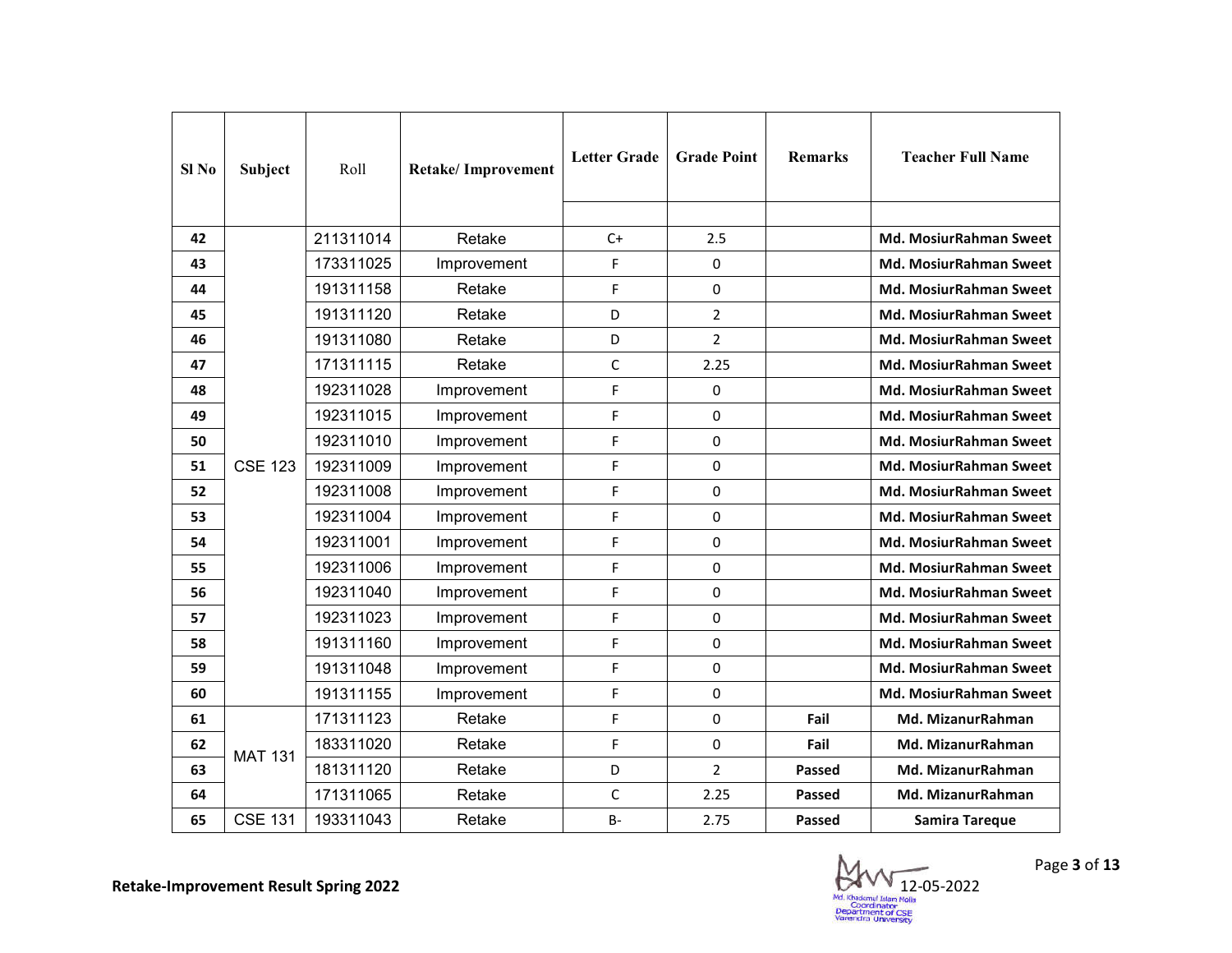| $SI$ No | Subject        | Roll      | Retake/Improvement | <b>Letter Grade</b> | <b>Grade Point</b> | <b>Remarks</b> | <b>Teacher Full Name</b>   |
|---------|----------------|-----------|--------------------|---------------------|--------------------|----------------|----------------------------|
| 66      | <b>CSE-131</b> | 181311120 | Retake             | $C+$                | 2.5                | Passed         | <b>Samira Tareque</b>      |
| 67      |                | 181311025 | Retake             | $C+$                | 2.5                | <b>Passed</b>  | <b>Samira Tareque</b>      |
| 68      |                | 193311029 | Improvement        | F                   | 0                  |                | <b>A.S.M DelwarHossain</b> |
| 69      |                | 193311048 | Improvement        | F                   | 0                  |                | A.S.M DelwarHossain        |
| 70      | <b>CSE 133</b> | 182311027 | Retake             | F                   | 0                  | Fail           | <b>A.S.M DelwarHossain</b> |
| 71      |                | 181311054 | Retake             | F                   | 0                  | Fail           | <b>A.S.M DelwarHossain</b> |
| 72      |                | 191311020 | Improvement        | F                   | 0                  |                | <b>A.S.M DelwarHossain</b> |
| 73      | <b>CSE 211</b> | 201311136 | Improvement        | D                   | $\overline{2}$     |                | <b>TokeyAhmmed</b>         |
| 74      |                | 182311001 | Retake             | D                   | $\overline{2}$     |                | <b>TokeyAhmmed</b>         |
| 75      | <b>CSE 213</b> | 153311030 | Retake             | F                   | 0                  |                | Md. NourNoby               |
| 76      |                | 191311084 | Retake             | A-                  | 3.5                |                | Md. NourNoby               |
| 77      |                | 202311025 | Retake             | D                   | $\overline{2}$     |                | <b>Akiblkbal</b>           |
| 78      | <b>CSE 221</b> | 202311010 | Improvement        | F                   | 0                  |                | Akiblkbal                  |
| 81      |                | 153311030 | Retake             | F                   | 0                  |                | <b>Akibikbal</b>           |
| 82      | <b>CSE 225</b> | 153311030 | Retake             | F                   | 0                  |                | <b>Farah Wahida</b>        |
| 83      | <b>CSE 231</b> | 192311006 | Improvement        | F                   | 0                  |                | <b>Monika Kabir</b>        |
| 84      | <b>CSE 233</b> | 153311031 | Retake             | B+                  | 3.25               |                | IpshitaTasnimRaha          |
| 85      |                | 191311096 | Improvement        | B                   | 3                  |                | IpshitaTasnimRaha          |
| 86      |                | 193311013 | Retake             | D                   | $\overline{2}$     |                | IpshitaTasnimRaha          |
| 87      | <b>CSE 313</b> | 181311140 | Retake             | F                   | 0                  |                | IpshitaTasnimRaha          |
| 88      |                | 171311140 | Retake             | D                   | $\overline{2}$     |                | IpshitaTasnimRaha          |
| 89      |                | 193311013 | Retake             | F                   | 0                  |                | <b>ArifaFerdousi</b>       |
| 90      | <b>CSE 315</b> | 193311050 | Retake             | F                   | 0                  |                | <b>ArifaFerdousi</b>       |
| 91      |                | 172311018 | Retake             | F                   | 0                  |                | <b>ArifaFerdousi</b>       |

12- -05-2022 Md. Khap Coordinator<br>Department of CSE<br>Varendra University

Page **4** of **13**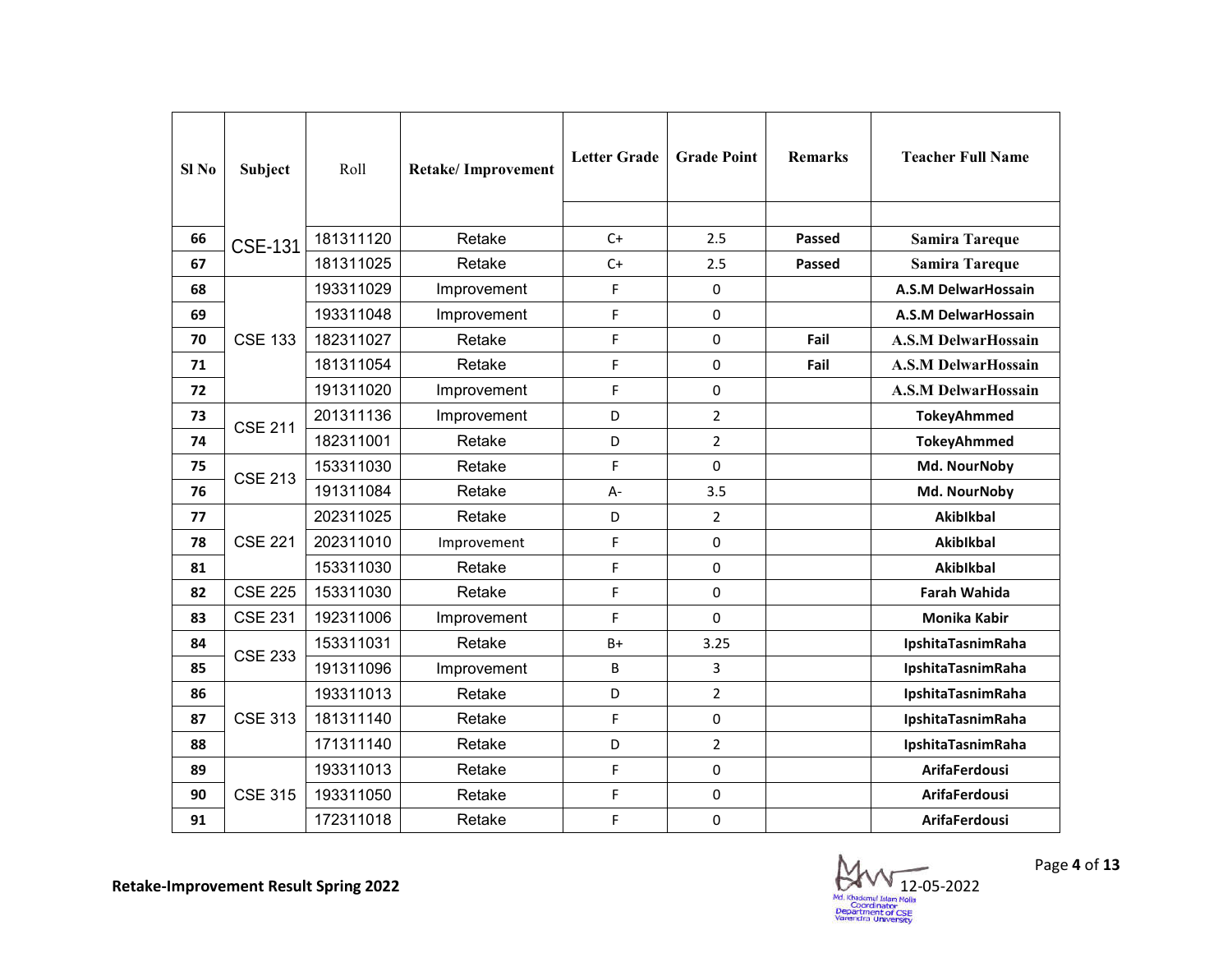| Sl No | Subject        | Roll      | Retake/Improvement | <b>Letter Grade</b> | <b>Grade Point</b> | <b>Remarks</b> | <b>Teacher Full Name</b> |
|-------|----------------|-----------|--------------------|---------------------|--------------------|----------------|--------------------------|
| 92    | <b>CSE 315</b> | 181311140 | Retake             | F                   | $\Omega$           |                | <b>ArifaFerdousi</b>     |
| 93    | <b>LAW 321</b> | 181311082 | Retake             | $C+$                | 2.5                |                | <b>KaziArunim</b>        |
| 94    |                | 192311029 | Improvement        | D                   | $\overline{2}$     |                | <b>KaziArunim</b>        |
| 95    |                | 181311108 | Retake             | D                   | $\overline{2}$     | <b>Passed</b>  | <b>SumaiaRahman</b>      |
| 96    | <b>CSE 321</b> | 191311063 | Retake             | D                   | $\overline{2}$     | <b>Passed</b>  | <b>SumaiaRahman</b>      |
| 97    |                | 192311040 | Improvement        | D                   | $\overline{2}$     | <b>Passed</b>  | <b>SumaiaRahman</b>      |
| 98    |                | 191311022 | Improvement        | $\mathsf C$         | 2.25               | <b>Passed</b>  | SumaiaRahman             |
| 99    | <b>CSE 323</b> | 191311118 | Retake             | F                   | 0                  |                | Al MuktadirMunam         |
| 100   |                | 192311002 | Retake             | $C+$                | 2.5                |                | <b>TokeyAhmmed</b>       |
| 101   |                | 192311033 | Improvement        | $B -$               | 2.75               |                | <b>TokeyAhmmed</b>       |
| 102   |                | 192311029 | Improvement        | F                   | 0                  |                | <b>TokeyAhmmed</b>       |
| 103   |                | 192311015 | Improvement        | F                   | 0                  |                | <b>TokeyAhmmed</b>       |
| 104   | <b>CSE 325</b> | 192311010 | Improvement        | F                   | $\pmb{0}$          |                | <b>TokeyAhmmed</b>       |
| 105   |                | 192311008 | Improvement        | F                   | 0                  |                | <b>TokeyAhmmed</b>       |
| 106   |                | 192311001 | Improvement        | F                   | 0                  |                | <b>TokeyAhmmed</b>       |
| 107   |                | 192311006 | Improvement        | F                   | 0                  |                | <b>TokeyAhmmed</b>       |
| 108   |                | 191311063 | Improvement        | F                   | 0                  |                | <b>TokeyAhmmed</b>       |
| 109   |                | 191311037 | Improvement        | F                   | 0                  |                | Mst. RashidaAkhtar       |
| 110   |                | 182311013 | Improvement        | F                   | 0                  |                | Mst. RashidaAkhtar       |
| 111   |                | 191311106 | Retake             | F                   | 0                  | <b>Failed</b>  | Mst. RashidaAkhtar       |
| 112   | <b>CSE 331</b> | 191311020 | Improvement        | F                   | 0                  |                | Mst. RashidaAkhtar       |
| 113   |                | 191311096 | Improvement        | F                   | 0                  |                | Mst. RashidaAkhtar       |
| 114   |                | 191311040 | Improvement        | F                   | 0                  |                | Mst. RashidaAkhtar       |
| 115   |                | 191311122 | Retake             | F                   | 0                  | <b>Failed</b>  | Mst. Rashida Akhtar      |

12- -05-2022 Md. Khap Coordinator<br>Department of CSE<br>Varendra University

Page **5** of **13**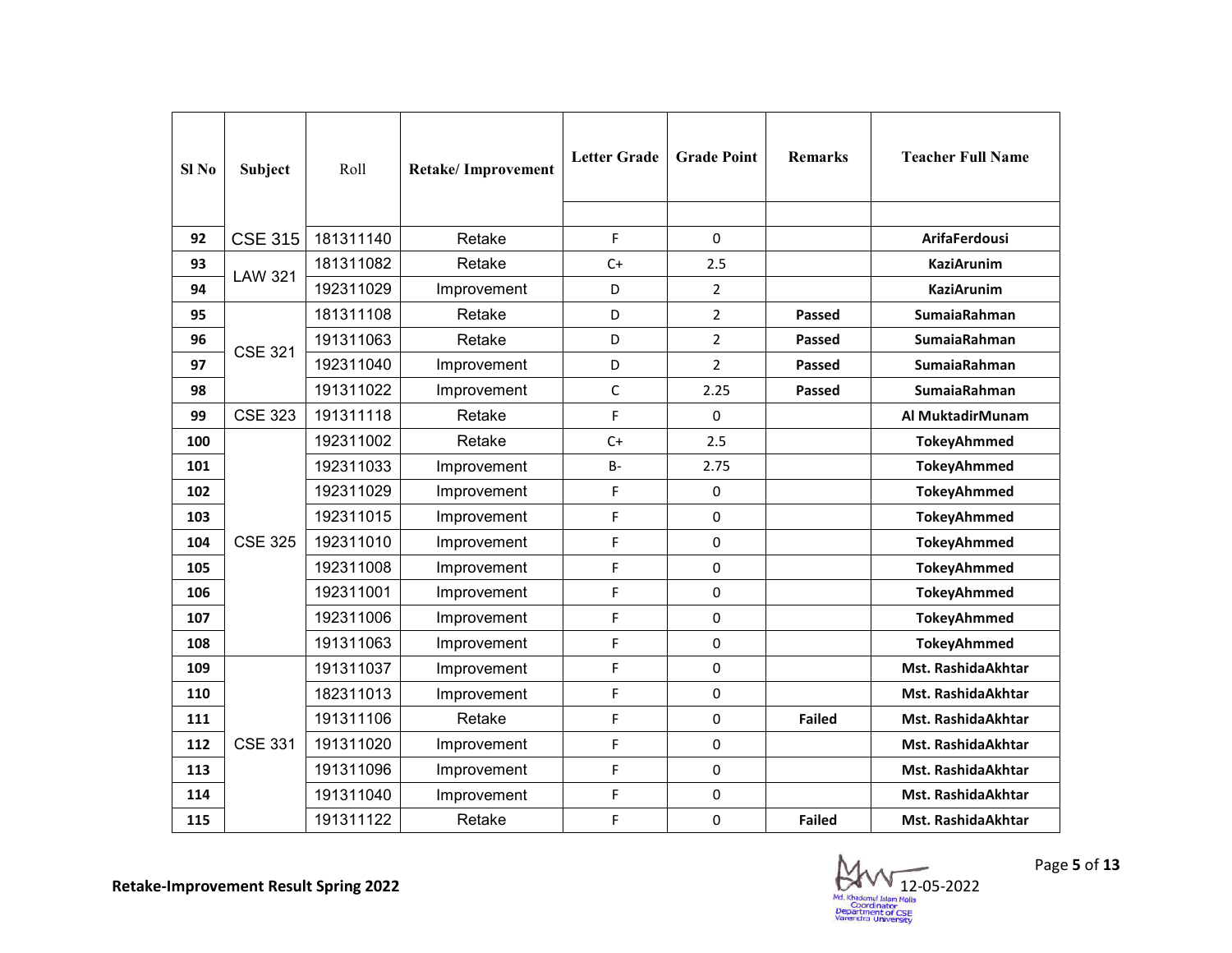| Sl No | Subject        | Roll      | <b>Retake/Improvement</b> | <b>Letter Grade</b> | <b>Grade Point</b> | <b>Remarks</b> | <b>Teacher Full Name</b> |
|-------|----------------|-----------|---------------------------|---------------------|--------------------|----------------|--------------------------|
| 116   |                | 191311166 | Retake                    | D                   | $\overline{2}$     | <b>Passed</b>  | Rafi Ibn Sultan          |
| 117   |                | 191311135 | Retake                    | A                   | 3.75               | <b>Passed</b>  | Rafi Ibn Sultan          |
| 118   |                | 191311090 | Retake                    | F                   | 0                  | <b>Failed</b>  | Rafi Ibn Sultan          |
| 119   |                | 171311140 | Retake                    | F                   | $\Omega$           | <b>Failed</b>  | Rafi Ibn Sultan          |
| 120   | <b>CSE 333</b> | 153311031 | Retake                    | D                   | $\overline{2}$     | <b>Passed</b>  | Rafi Ibn Sultan          |
| 121   |                | 191311035 | Improvement               | B                   | 3                  |                | Rafi Ibn Sultan          |
| 122   |                | 191311098 | Retake                    | C                   | 2.25               | <b>Passed</b>  | Rafi Ibn Sultan          |
| 123   |                | 191311099 | Improvement               | F                   | $\Omega$           |                | Rafi Ibn Sultan          |
| 124   |                | 191311055 | Retake                    | B                   | 3                  | <b>Passed</b>  | Rafi Ibn Sultan          |
| 125   | <b>CSE 411</b> | 183311020 | Retake                    | F                   | $\Omega$           |                | Md. MosiurRahman Sweet   |
| 126   | <b>CSE 413</b> | 183311025 | Retake                    | C                   | 2.25               |                | Salma Akter Lima         |
| 127   |                | 183311004 | Retake                    | D                   | $\overline{2}$     |                | Salma Akter Lima         |
| 128   | <b>CSE 415</b> | 171311123 | Retake                    | D                   | $\overline{2}$     |                | <b>Akiblkbal</b>         |
| 129   |                | 173311013 | Retake                    | C                   | 2.25               | <b>Passed</b>  | Ayesha Akter Lima        |
| 130   |                | 171311065 | Retake                    | D                   | $\overline{2}$     | Passed         | Ayesha Akter Lima        |
| 131   | <b>CSE 421</b> | 182311021 | Retake                    | D                   | $\overline{a}$     | <b>Passed</b>  | Ayesha Akter Lima        |
| 132   |                | 153311031 | Retake                    | F                   | 0                  | Absent         | Ayesha Akter Lima        |
| 133   |                | 182311019 | Retake                    | F                   | 0                  | <b>Failed</b>  | Ayesha Akter Lima        |
| 134   | <b>CSE 423</b> | 181311046 | Retake                    | F                   | 0                  | <b>Failed</b>  | Sabina Yasmin            |
| 135   | <b>CSE 425</b> | 171311140 | Retake                    | D                   | $\overline{2}$     | <b>Passed</b>  | SumaiyaTasnim            |

Page **6** of **13**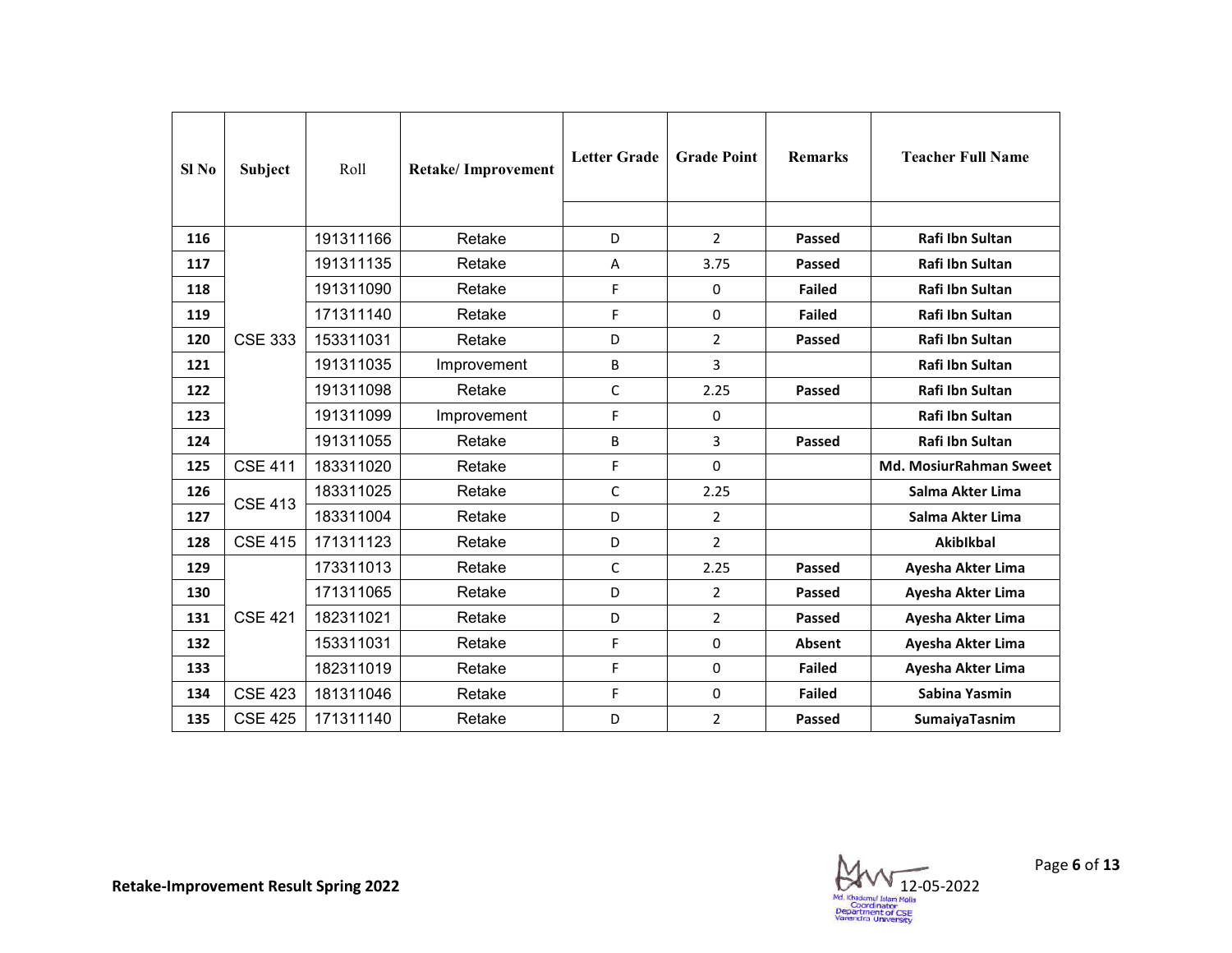## **Department of Computer Science & Engineering Final Marks Sheet (Retake / Improvement) Varendra University Semester:Spring 2022 For 1-12th Semester (Lab)**

| Sl No          | Subject        | Roll      | Retake/     | Letter<br>Grade | Grade<br>Point   | <b>Remarks</b> | <b>Teacher Full Name</b>                     |
|----------------|----------------|-----------|-------------|-----------------|------------------|----------------|----------------------------------------------|
|                |                |           | Improvement |                 |                  |                |                                              |
| 1              | <b>CSE 124</b> | 183311032 | Retake      | D               | $\overline{2}$   | Pass           | Md. MosiurRahman Sweet, ASM<br>DelwarHossain |
| $\overline{2}$ |                | 171311115 | Retake      | $\mathcal{C}$   | 2.25             | Pass           | Md. MosiurRahman Sweet, ASM<br>DelwarHossain |
| 3              | <b>CSE 234</b> | 191311118 | Retake      | $\mathbf{F}$    | $\Omega$         | Failed         | IpshitaTasnimRaha, AL MuktadirMunam          |
| 4              | <b>CSE 236</b> | 153311031 | Retake      | F               | $\boldsymbol{0}$ | Failed         | Al MuktadirMunam                             |
| 5              | <b>CSE 314</b> | 181311140 | Retake      | $\mathcal{C}$   | 2.25             | Pass           | SumaiaRahman, Md. NourNoby                   |
| 6              |                | 191311118 | Retake      | F               | $\theta$         | Failed         | SumaiaRahman, Md. NourNoby                   |
| 7              | <b>CSE 324</b> | 191311118 | Retake      | $C+$            | 2.5              | Pass           | Md. NourNoby, IphitaTasnimRaha               |
| 8              | <b>CSE 332</b> | 153311030 | Retake      | $\mathbf{F}$    | $\boldsymbol{0}$ | Failed         | Mst. RashidaAkhtar, SumaiaRahman             |
| 9              | <b>CSE 334</b> | 153311030 | Retake      | D               | 2                | Pass           | Rafi Ibn Sultan, Mohammad Kasedullah         |
| 10             | <b>CSE 336</b> | 153311030 | Retake      | F               | $\boldsymbol{0}$ | Failed         | Rafi Ibn Sultan                              |
| 11             |                | 153311031 | Retake      | F               | $\boldsymbol{0}$ | Failed         | Rafi Ibn Sultan                              |
| 12             | <b>CSE 414</b> | 181311077 | Retake      | F               | $\boldsymbol{0}$ | Failed         | Salma Akter Lima, SumaiyaTasnim              |
|                |                | 181311104 | Retake      | D               | 2                | Pass           | Salma Akter Lima, SumaiyaTasnim              |
| 13             | <b>CSE 416</b> | 181311076 | Retake      | D               | 2                | Pass           | GS, RIS                                      |
| 14             | <b>CSE 422</b> | 153311031 | Retake      | F               | $\Omega$         | Failed         | Ayesha Akter Lima, IpshitaTasnimRaha         |
| 15             | <b>CSE 112</b> | 173311012 | Retake      | $A -$           | 3.5              | Pass           | Sabina, TokeyAhmmed                          |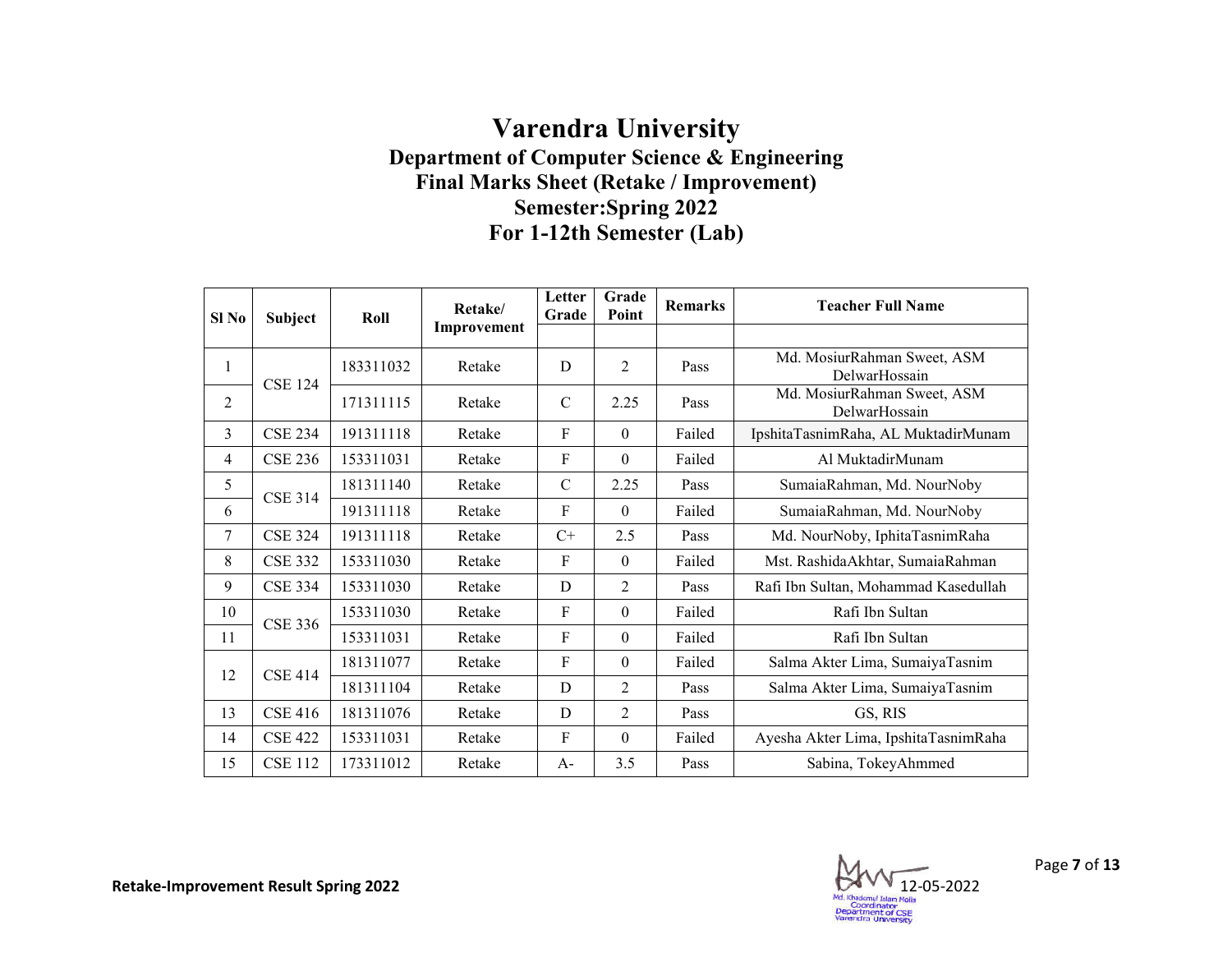## **Department of Computer Science & Engineering Final Marks Sheet (Retake / Improvement) Varendra University Semester:Spring 2022 For 13th Semester (Theory)**

| Sl <sub>No</sub>        |                | Roll      |                           | Letter Grade Grade Point |                | <b>Remarks</b> | <b>Teacher Full Name</b>      |
|-------------------------|----------------|-----------|---------------------------|--------------------------|----------------|----------------|-------------------------------|
|                         | Subject        |           | <b>Retake/Improvement</b> |                          |                |                |                               |
| 1                       |                | 172311059 | Retake                    | $\mathsf{C}$             | 2.25           | Pass           | Dr. AhammadHossain            |
| $\overline{\mathbf{2}}$ |                | 181311129 | Retake                    | $\mathsf{C}$             | 2.25           | Pass           | Dr. AhammadHossain            |
| 3                       | <b>MAT 111</b> | 181311026 | Retake                    | F                        | 0              | Fail           | Dr. AhammadHossain            |
| 4                       |                | 181311141 | Retake                    | D                        | $\overline{2}$ | Pass           | Dr. AhammadHossain            |
| 5                       |                | 181311131 | Retake                    | C                        | 2.25           | Pass           | Dr. AhammadHossain            |
| 6                       |                | 181311069 | Retake                    | D                        | $\overline{2}$ | Pass           | Dr. AhammadHossain            |
| 7                       |                | 181311085 | Retake                    | D                        | $\overline{2}$ | Passed         | <b>Shamim Reza</b>            |
| 8                       |                | 181311141 | Retake                    | F                        | 0              | Reported       | <b>Shamim Reza</b>            |
| 9                       |                | 181311041 | Retake                    | D                        | 2              | Passed         | <b>Shamim Reza</b>            |
| 10                      | <b>PHY 111</b> | 181311067 | Improvement               | F                        | 0              |                | <b>Shamim Reza</b>            |
| 11                      |                | 181311029 | Improvement               | F                        | $\Omega$       | Reported       | <b>Shamim Reza</b>            |
| 12                      |                | 181311129 | Improvement               | F                        | 0              |                | <b>Shamim Reza</b>            |
| 13                      |                | 173311032 | Improvement               | F                        | $\Omega$       |                | <b>Shamim Reza</b>            |
| 14                      |                | 181311043 | Improvement               | F                        | $\Omega$       |                | <b>Shamim Reza</b>            |
| 15                      | <b>CSE 111</b> | 171311047 | Improvement               | F                        | $\Omega$       |                | <b>ArifaFerdousi</b>          |
| 16                      | <b>ENG 121</b> | 173311032 | Retake                    | A-                       | 3.5            |                | NusratJahan                   |
| 17                      |                | 173311025 | Retake                    | A                        | 3.75           |                | NusratJahan                   |
| 18                      | <b>MAT 121</b> | 161311023 | Retake                    | D                        | 2              | Passed         | Md. MizanurRahman             |
| 19                      |                | 172311059 | Retake                    | D                        | $\overline{2}$ | Passed         | <b>Md. MizanurRahman</b>      |
| 20                      | <b>CSE 121</b> | 181311009 | Improvement               | F                        | $\Omega$       |                | SumaiyaTasnim                 |
| 21                      |                | 181311141 | Retake                    | $C+$                     | 2.5            |                | Md. MosiurRahman Sweet        |
| 22                      | <b>CSE 123</b> | 171311056 | Retake                    | D                        | $\overline{2}$ |                | <b>Md. MosiurRahman Sweet</b> |
| 23                      |                | 173311027 | Retake                    | F                        | $\pmb{0}$      |                | <b>Md. MosiurRahman Sweet</b> |

12- -05-2022

Page **8** of **13**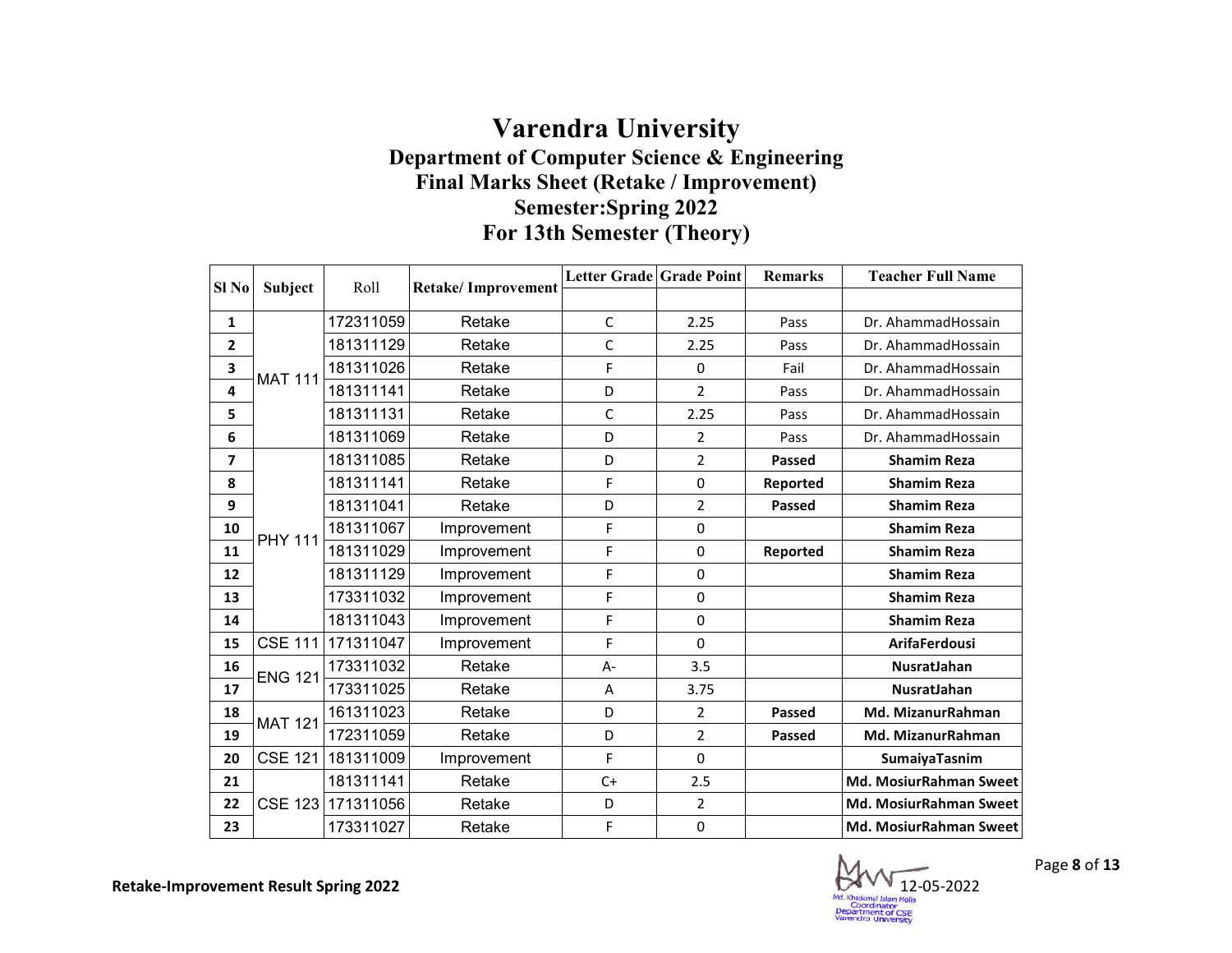| Sl <sub>No</sub> | Subject        | Roll      | <b>Retake/Improvement</b> | <b>Letter Grade Grade Point</b> |                | <b>Remarks</b>      | <b>Teacher Full Name</b> |
|------------------|----------------|-----------|---------------------------|---------------------------------|----------------|---------------------|--------------------------|
|                  |                |           |                           |                                 |                |                     |                          |
| 24               |                | 181311014 | Improvement               | $C+$                            | 2.5            |                     | Md. MosiurRahman Sweet   |
| 25               | CSE 123        | 173311032 | Improvement               | F                               | 0              |                     | Md. MosiurRahman Sweet   |
| 26               |                | 181311096 | Improvement               | F                               | $\mathbf 0$    |                     | Md. MosiurRahman Sweet   |
| 27               |                | 161311023 | Retake                    | F                               | 0              | Fail                | Md. MizanurRahman        |
| 28               | <b>MAT 131</b> | 172311049 | Retake                    | F                               |                | Fail                | Md. MizanurRahman        |
| 29               |                | 181311067 | Improvement               | F                               | $\pmb{0}$      | <b>Not Improved</b> | Md. MizanurRahman        |
| 30               | <b>CSE 131</b> | 181311029 | Improvement               | F                               | $\Omega$       |                     |                          |
| 31               |                | 181311043 | Improvement               | F                               | 0              |                     |                          |
| 32               | <b>MAT 211</b> | 181311009 | Improvement               | F                               | 0              | <b>Not Improved</b> | Md. MizanurRahman        |
| 33               |                | 161311064 | Retake                    | D                               | $\overline{2}$ |                     | <b>TokeyAhmmed</b>       |
| 34               |                | 181311041 | Retake                    | $C+$                            | 2.5            |                     | <b>TokeyAhmmed</b>       |
| 35               | <b>CSE 211</b> | 172311049 | Retake                    | F                               |                |                     | <b>TokeyAhmmed</b>       |
| 36               |                | 181311014 | Improvement               | $C+$                            | 2.5            |                     | <b>TokeyAhmmed</b>       |
| 37               |                | 181311029 | Improvement               | F                               | $\pmb{0}$      |                     | <b>TokeyAhmmed</b>       |
| 38               |                | 181311096 | Improvement               | F                               | 0              |                     | <b>TokeyAhmmed</b>       |
| 39               | <b>CSE 213</b> | 181311014 | Improvement               | $\mathsf C$                     | 2.25           |                     | Md. NourNoby             |
| 40               |                | 181311043 | Improvement               | F                               | $\Omega$       |                     | Md. NourNoby             |
| 41               | <b>CSE 221</b> | 172311049 | Retake                    | F                               |                |                     | <b>Akibikbal</b>         |
| 42               |                | 181311043 | Improvement               | F                               | $\mathbf 0$    |                     | <b>Akibikbal</b>         |
| 43               | <b>CSE 223</b> | 161311023 | Retake                    | D                               | $\overline{2}$ |                     | <b>Farah Wahida</b>      |
| 44               |                | 181311050 | Improvement               | F                               | 0              |                     | <b>Farah Wahida</b>      |
| 45               |                | 181311067 | Improvement               | F                               | $\mathbf 0$    | Not Improved        | Dr. AhammadHossain       |
| 46               | <b>STA 231</b> | 181311099 | Improvement               | F                               | 0              | Not Improved        | Dr. AhammadHossain       |
| 47               |                | 181311050 | Improvement               | $B -$                           | 2.75           |                     | Dr. AhammadHossain       |
| 48               |                | 162311064 | Retake                    | C                               | 2.25           |                     | Monika Kabir             |
| 49               |                | 181311009 | Improvement               | F                               | $\pmb{0}$      |                     | Monika Kabir             |
| 50               | <b>CSE 231</b> | 181311067 | Improvement               | F                               | $\Omega$       |                     | <b>Monika Kabir</b>      |
| 51               |                | 181311099 | Improvement               | F                               | 0              |                     | <b>Monika Kabir</b>      |
| 52               |                | 181311085 | Improvement               | F                               | 0              |                     | <b>Monika Kabir</b>      |

 $\bowtie$ 12- -05-2022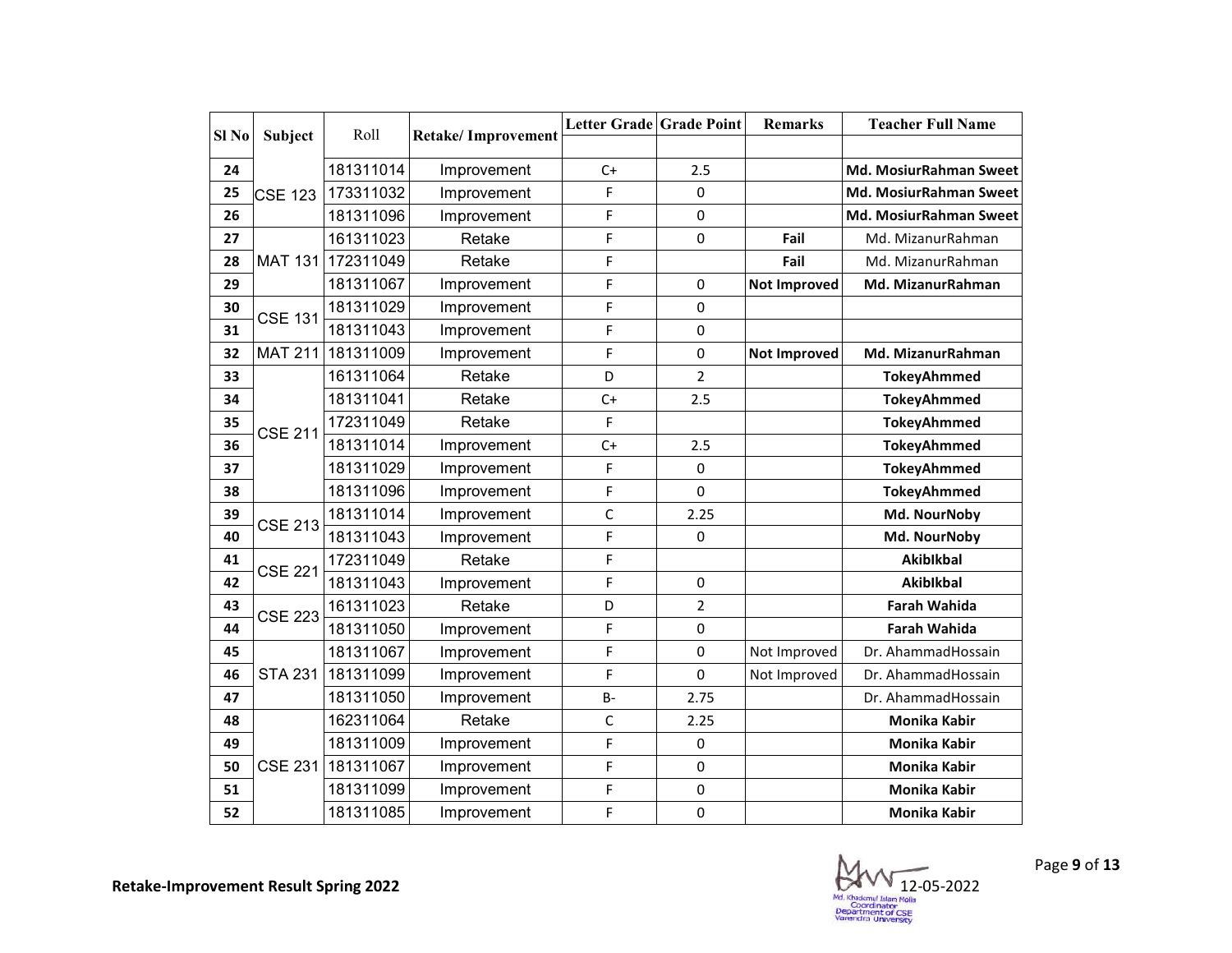| Sl <sub>No</sub> |                | Roll      |                           | Letter Grade Grade Point |                | <b>Remarks</b> | <b>Teacher Full Name</b> |
|------------------|----------------|-----------|---------------------------|--------------------------|----------------|----------------|--------------------------|
|                  | Subject        |           | <b>Retake/Improvement</b> |                          |                |                |                          |
| 53               | <b>ACC 311</b> | 181311050 | Improvement               | $\mathsf C$              | 2.25           |                | TamalChakrobortty        |
| 54               | <b>CSE 313</b> | 181311127 | Improvement               | F                        | 0              |                | IpshitaTasnimRaha        |
| 55               | <b>CSE 315</b> | 181311127 | Improvement               | F                        | 0              |                | <b>ArifaFerdousi</b>     |
| 56               |                | 181311129 | Improvement               | F                        | $\mathbf 0$    |                | <b>ArifaFerdousi</b>     |
| 57               |                | 181311142 | Improvement               | F                        | 0              |                | KaziArunim               |
| 58               | <b>LAW 321</b> | 181311129 | Improvement               | F                        | 0              |                | KaziArunim               |
| 59               |                | 181311096 | Improvement               | F                        | 0              |                | KaziArunim               |
| 60               | <b>CSE 321</b> | 181311142 | Improvement               | B                        | 3              |                | SumaiaRahman             |
| 61               |                | 181311041 | Retake                    | F                        | $\pmb{0}$      |                | Al MuktadirMunam         |
| 62               | <b>CSE 323</b> | 162311064 | Retake                    | F                        | 0              |                | Al MuktadirMunam         |
| 63               |                | 181311142 | Improvement               | F                        | 0              |                | Al MuktadirMunam         |
| 64               | <b>CSE 325</b> | 173311027 | Retake                    | F                        | 0              |                | <b>TokeyAhmmed</b>       |
| 65               |                | 181311142 | Improvement               | D                        | $\overline{2}$ |                | <b>TokeyAhmmed</b>       |
| 66               | <b>CSE 331</b> | 162311064 | Retake                    | F                        | $\mathbf 0$    | <b>Failed</b>  | Mst. RashidaAkhtar       |
| 67               | <b>CSE 411</b> | 161311064 | Retake                    | D                        | $\overline{2}$ |                | Md. MosiurRahman Sweet   |
| 68               | <b>CSE 421</b> | 153311015 | Retake                    | D                        | $\overline{2}$ | <b>Passed</b>  | Ayesha Akter Lima        |
| 69               |                | 181311136 | Retake                    | D                        | $\overline{2}$ | Passed         | Ayesha Akter Lima        |
| 70               |                | 171311047 | Retake                    | $C+$                     | 2.5            | Passed         | Mohammad Kasedullah      |
| 71               |                | 181311010 | Retake                    | $B+$                     | 3.25           | Passed         | Mohammad Kasedullah      |
| 72               |                | 181311029 | Improvement               | F                        | 0              |                | Mohammad Kasedullah      |
| 73               |                | 181311034 | Retake                    | $\mathsf C$              | 2.25           | Passed         | Mohammad Kasedullah      |
| 74               | <b>CSE 433</b> | 181311050 | Improvement               | $C+$                     | 2.5            |                | Mohammad Kasedullah      |
| 75               |                | 181311081 | Retake                    | <b>B-</b>                | 2.75           | Passed         | Mohammad Kasedullah      |
| 76               |                | 181311085 | Retake                    | C                        | 2.25           | Passed         | Mohammad Kasedullah      |
| 77               |                | 181311127 | Retake                    | $B+$                     | 3.25           | Passed         | Mohammad Kasedullah      |
| 78               |                | 181311131 | Retake                    | $\overline{A}$           | 3.75           | Passed         | Mohammad Kasedullah      |
| 79               |                | 181311136 | Retake                    | $A-$                     | 3.5            | Passed         | Mohammad Kasedullah      |
| 80               | <b>CSE 435</b> | 181311099 | Retake                    | F                        | $\mathbf 0$    |                | Md. NourNoby             |
| 81               |                | 181311085 | Retake                    | $C+$                     | 2.5            |                | Md. NourNoby             |

 $\boxtimes$ 12- -05-2022

Page **10** of **13**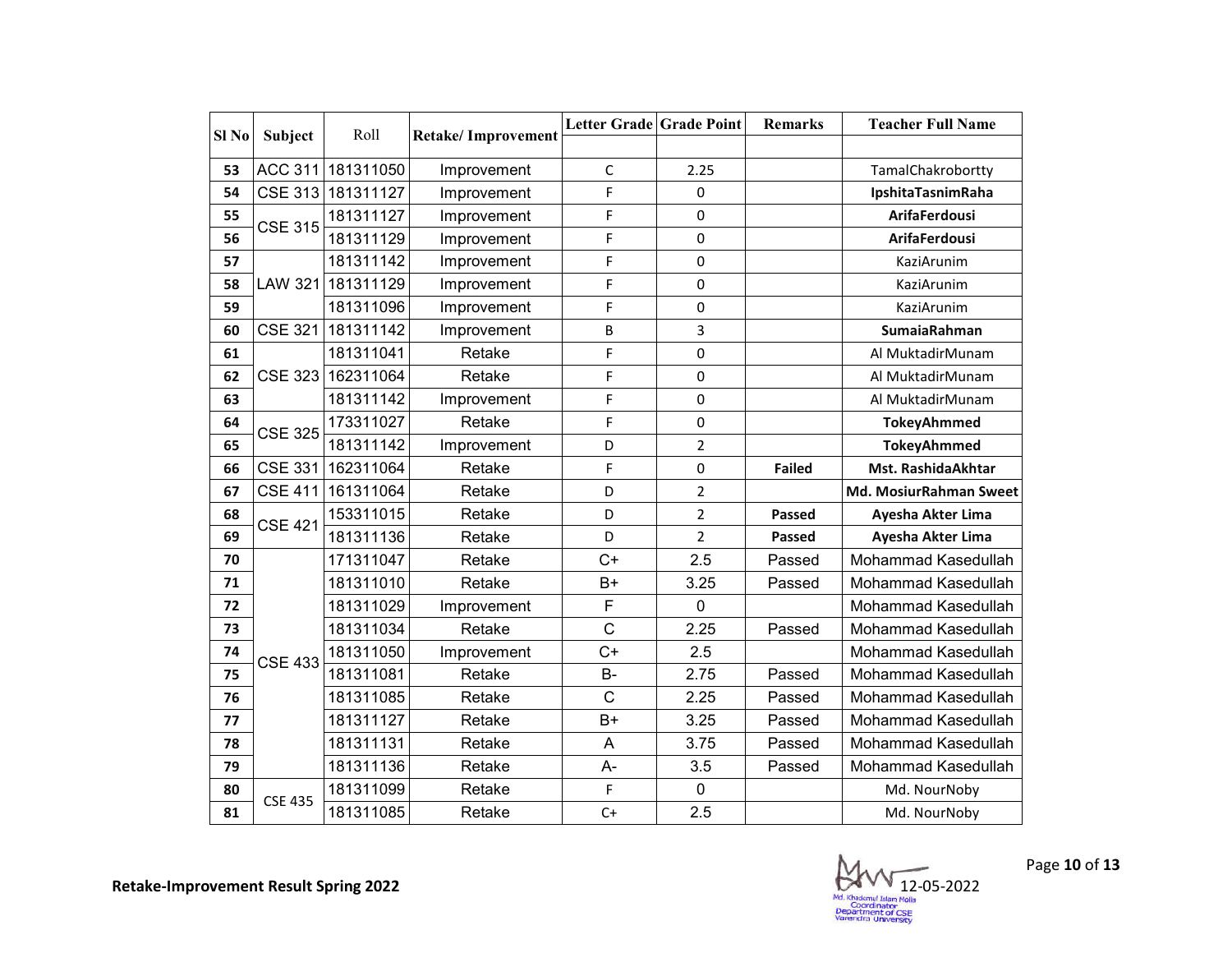| <b>SI</b> No | <b>Subject</b> | Roll      | Retake/Improvement | Letter Grade   Grade Point |      | <b>Remarks</b> | <b>Teacher Full Name</b> |
|--------------|----------------|-----------|--------------------|----------------------------|------|----------------|--------------------------|
|              |                |           |                    |                            |      |                |                          |
| 82           | <b>CSE 435</b> | 181311131 | Retake             |                            | 2.25 |                | Md. NourNoby             |
| 83           |                | 171311047 | Retake             |                            |      |                | Md. NourNoby             |



Page **11** of **13**

**Retake-Improvement Result Spring 2022**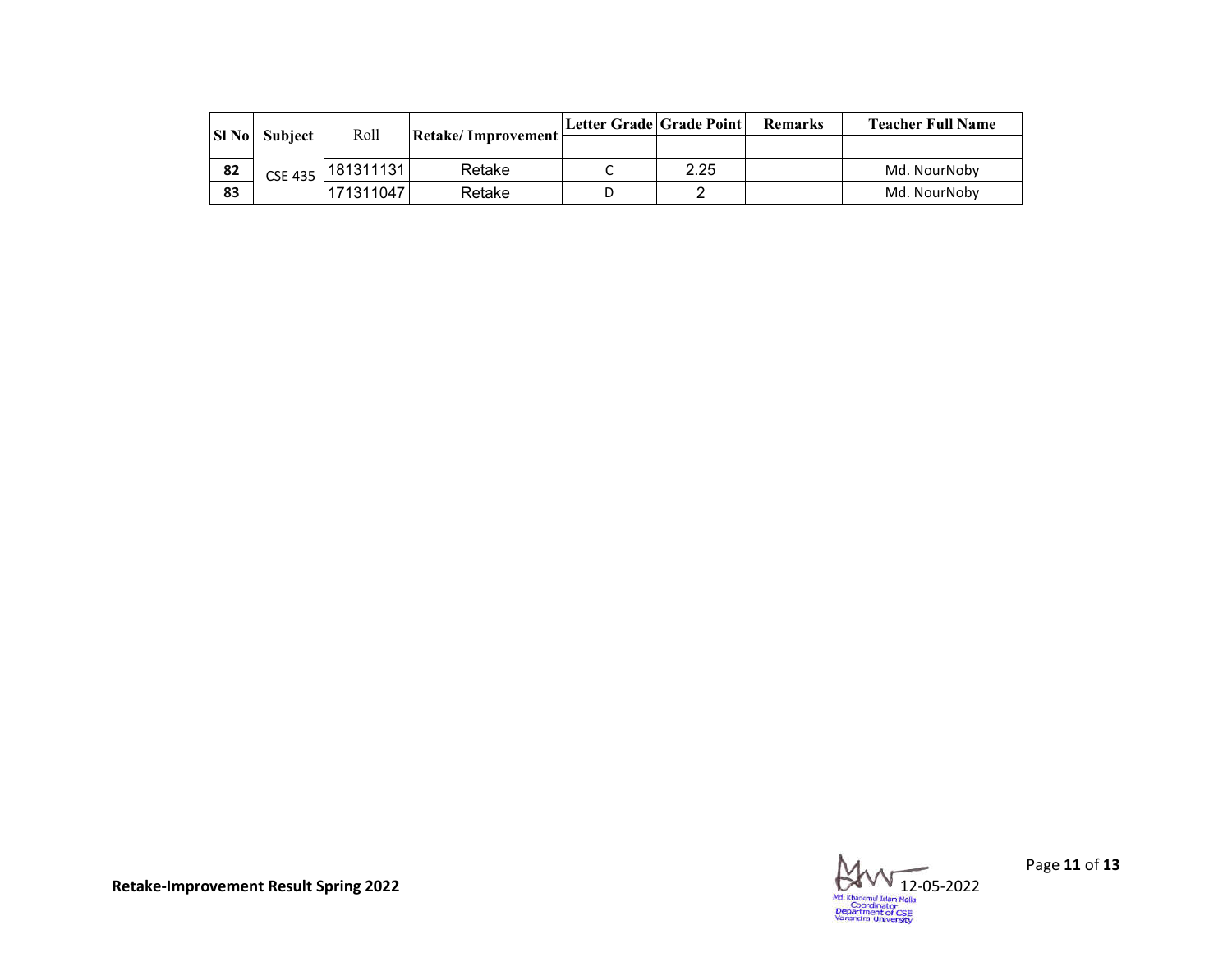## **Department of Computer Science & Engineering Final Marks Sheet (Retake / Improvement) Varendra University Semester:Spring 2022 For 13th Semester (Lab)**

|                |                |                   |                           | <b>Grade Point Remarks</b> |        | <b>Teaher Full Name</b>                   |
|----------------|----------------|-------------------|---------------------------|----------------------------|--------|-------------------------------------------|
| $SI$ No        | Subject        | Roll              | <b>Retake/Improvement</b> |                            |        |                                           |
| 1              |                | CSE 124 181311141 | Retake                    | 2.25                       |        | Md. MosiurRahman Sweet, ASM DelwarHossain |
| $\overline{2}$ |                | CSE 136 162311064 | Retake                    | $\mathbf 0$                |        | MstRashidaAkhtar                          |
| 3              |                | CSE 212 181311096 | Retake                    | $\mathbf 0$                |        | Sabina Yasmin, TokeyAhmmed                |
| 4              | <b>CSE 214</b> | 161311064         | Retake                    | 0                          |        | ASM DelwarHossain, Md. NourNoby           |
| 5              |                | 173311027         | Retake                    | $\mathbf 0$                |        | ASM DelwarHossain, Md. NourNoby           |
| 6              | <b>CSE 232</b> | 172311059         | Retake                    | $\mathbf 0$                |        | Mst. JannatulFerdous, Monika Kabir        |
| $\overline{7}$ |                | 181311143         | Retake                    | $\mathbf 0$                |        | Mst. JannatulFerdous, Monika Kabir        |
| 8              | <b>CSE 234</b> | 172311059         | Retake                    | 0                          |        | IpshitaTasnimRaha, AL MuktadirMunam       |
| 9              |                | 181311143         | Retake                    | $\mathbf 0$                |        | IpshitaTasnimRaha, AL MuktadirMunam       |
| 10             | <b>CSE 236</b> | 172311059         | Retake                    | 0                          |        | Al MuktadirMunam                          |
| 11             |                | 181311143         | Retake                    | $\pmb{0}$                  |        | Al MuktadirMunam                          |
| 12             |                | 161311064         | Retake                    | $\mathbf 0$                |        | TokeyAhmmed, Md. Toufiqul Islam           |
| 13             | CSE 326        | 173311027         | Retake                    | $\mathbf 0$                |        | TokeyAhmmed, Md. Toufiqul Islam           |
| 14             |                | 162311064         | Retake                    | $\mathbf 0$                |        | TokeyAhmmed, Md. Toufiqul Islam           |
| 15             |                | 161311064         | Retake                    | $\mathbf 0$                |        | Mst. RashidaAkhtar, SumaiaRahman          |
| 16             | <b>CSE 332</b> | 181311143         | Retake                    | $\mathbf 0$                |        | Mst. RashidaAkhtar, SumaiaRahman          |
| 17             | $CSE$ 334      | 181311143         | Retake                    | $\mathbf 0$                |        | Rafi Ibn Sultan, Mohammad Kasedullah      |
| 18             | <b>CSE 336</b> | 172311049         | Retake                    | $\mathbf 0$                |        | Rafi Ibn Sultan                           |
| 19             |                | 181311136         | Retake                    | $\overline{2}$             |        | Rafi Ibn Sultan                           |
| 20             |                | 173311027         | Retake                    | $\mathbf 0$                |        | Salma Akter Lima, SumaiyaTasnim           |
| 21             | <b>CSE 414</b> | 181311136         | Retake                    | $\overline{2}$             |        | Salma Akter Lima, SumaiyaTasnim           |
| 22             |                | CSE 426 162311064 | Retake                    | 0                          | Failed | DelwarHossain, SumaiyaTasnim              |

**Retake-Improvement Result Spring 2022**

12- -05-2022

Page **12** of **13**